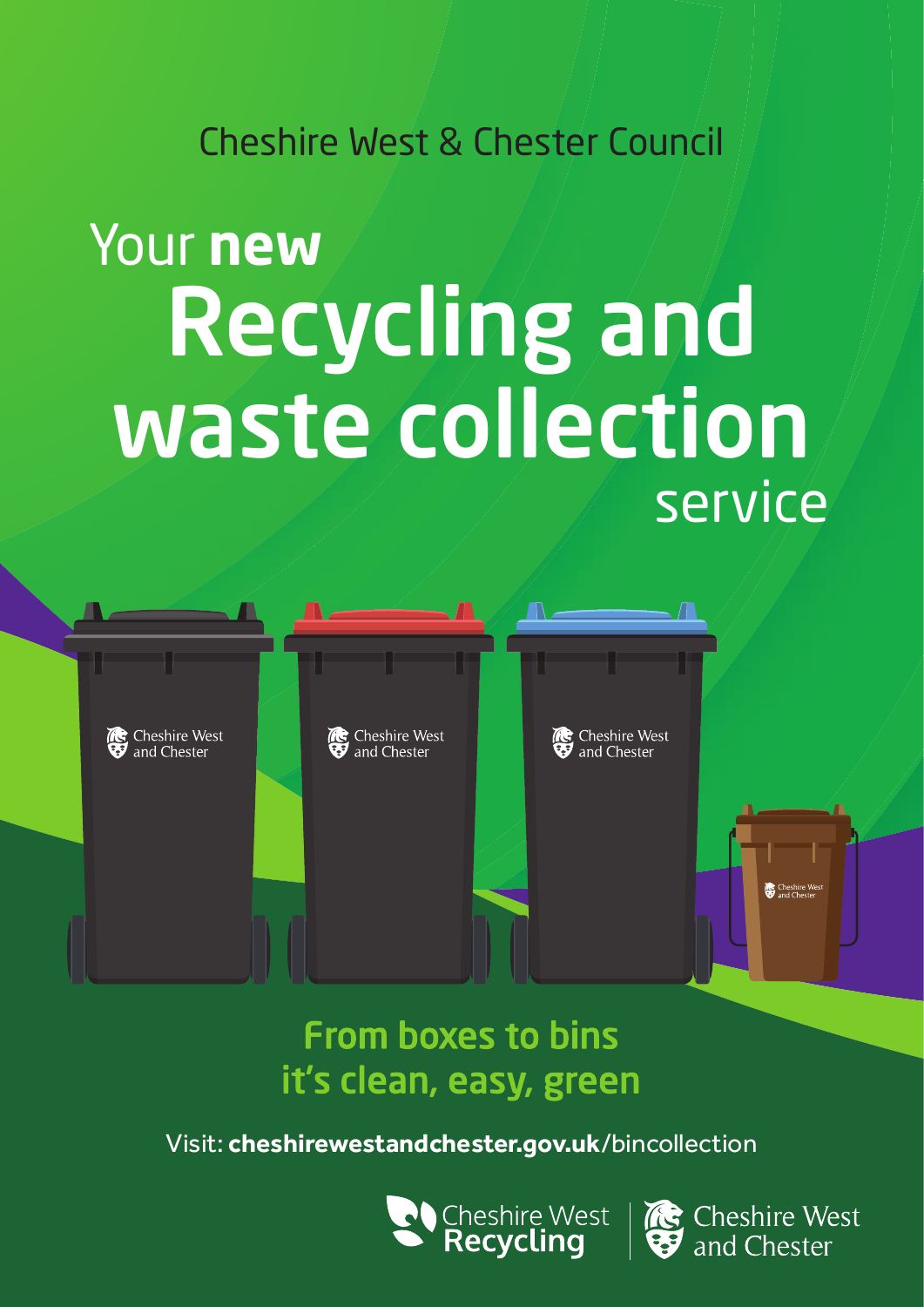# About your new recycling collection service

### **Time for change**

You will shortly be receiving your two new wheeled bins ready for your brand new recycling collection service. This booklet will provide all the information you need to get started.





### **What you need to know**

- Your new bins will be collected on your collection day from the same location as usual.
- Your pack includes stickers for your new bins,
- information leaflet and quick start guide.
- If you require assistance moving your bins to your collection point please complete the online Assisted Collection request form. Visit: cheshirewestandchester.gov.uk/binhelp

### **Collections**

Week 1 is the week that you receive delivery of your new bins. During this week, you should continue to fill and put out your existing boxes. Begin using your new bins and present for collection on week 2 once your existing recycling boxes have been emptied. Recycling collections will take place on the alternate week to your household waste collection, marked green on your collection calendar. Use the table below as a guide or you can check your next collection date by visiting: **www.cheshirewestandchester.gov.uk/bincollection**

| <b>Collection calendar</b>                                              |                   |                                                             |                                                                                 |                                                                                 |  |
|-------------------------------------------------------------------------|-------------------|-------------------------------------------------------------|---------------------------------------------------------------------------------|---------------------------------------------------------------------------------|--|
|                                                                         |                   | <b>Week 1 - New bins</b><br>are delivered                   | <b>Week 2</b>                                                                   | <b>Week 3</b>                                                                   |  |
| Check your<br>calendar to see if<br>you are on a green<br>or black week | <b>Green week</b> | • Recycling boxes<br>• Food waste bin<br>$\cdot$ Green bin* | $\bullet$ Black bin<br>• Food waste bin                                         | • Blue lidded bin<br>• Red lidded bin<br>• Food waste bin<br>$\cdot$ Green bin* |  |
|                                                                         | <b>Black week</b> | • Recycling boxes<br>• Food waste bin<br>• Black bin        | • Blue lidded bin<br>• Red lidded bin<br>• Food waste bin<br>$\cdot$ Green bin* | • Black bin<br>• Food waste bin                                                 |  |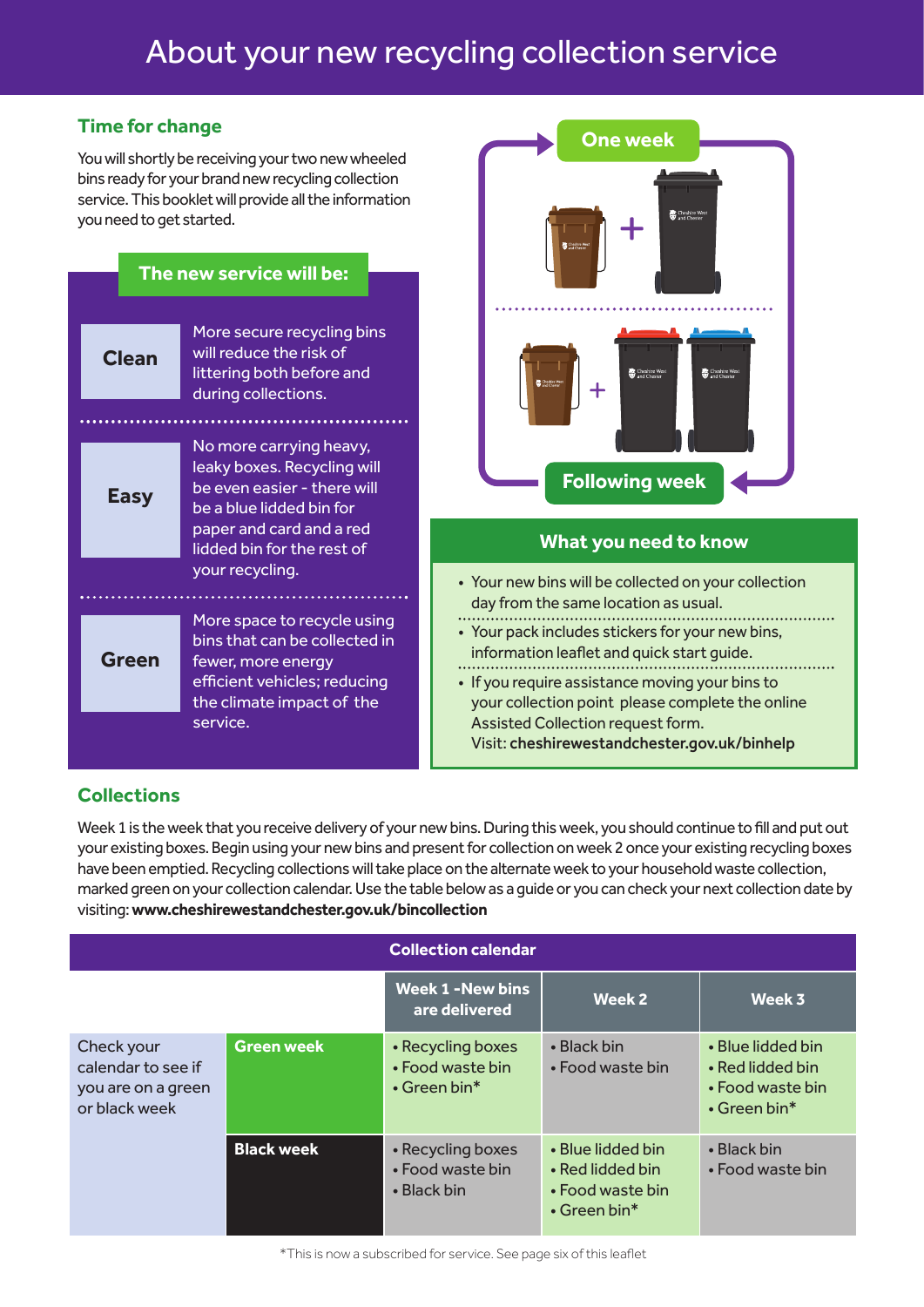# **Your blue lidded bin** – paper and cardboard

You will shortly receive a new black wheeled bin with a blue lid for all your cardboard and paper recycling.



# This will be collected fortnightly.

This will be the opposite week to your existing black household waste bin collection; the week marked green on your current calendar.

#### **Please remember:**

- Make sure the lid is closed and your bin is at your usual collection point before **7am** on your collection day.
- Large, folded cardboard boxes can be left alongside your blue lidded bin for collection. Please ensure they are only placed out on the morning of collection and not the night before, especially when high winds or heavy rain are forecast.
- Put your recycling loose in the bin. We cannot accept recycling in black bags.

### **What goes in the blue lidded bin?**









### **Yes please**

 $\vee$  Paper  $\sqrt{\phantom{a}}$  Newspapers, magazines and directories  $\vee$  Junk mail and envelopes  $\vee$  Plain wrapping paper and greetings cards  $\vee$  Cardboard  $\vee$  Shredded paper  $\vee$  Tetra Pak TM/cartons

### **No thanks**

|  | <b>*</b> Plastic packaging                                                             |
|--|----------------------------------------------------------------------------------------|
|  | <b>*</b> Tissues and kitchen roll                                                      |
|  | <b>*</b> Grease proof paper                                                            |
|  | <b>X</b> Glitter, foil wrapping paper                                                  |
|  | <b><sup>Ⅲ</sup></b> Greetings cards with glitter or<br>attachments.                    |
|  | <b>*</b> Personal Protective Equipment<br>(PPE), for example, face masks<br>and gloves |
|  |                                                                                        |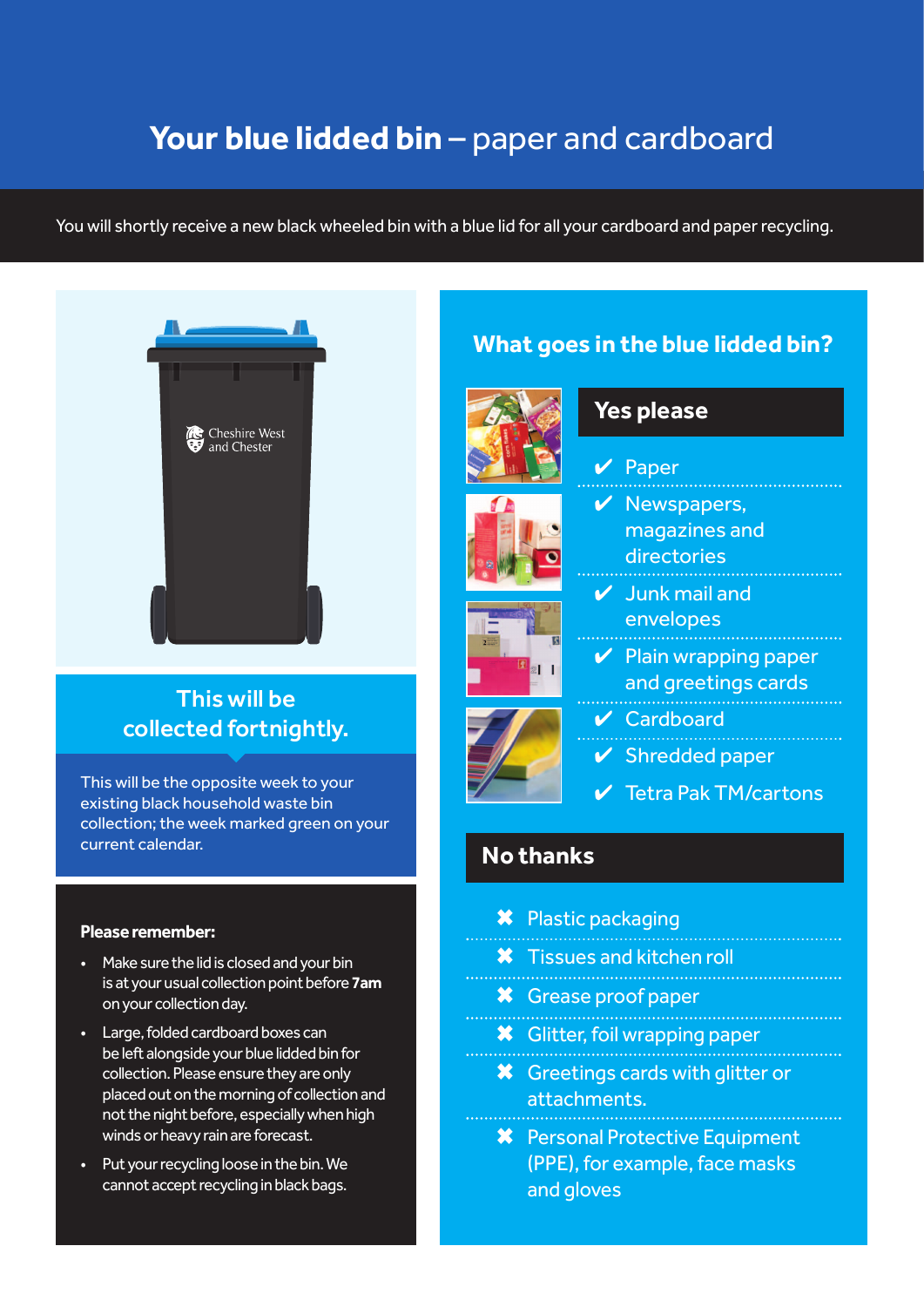# Your red lidded bin - plastic containers, cans and glass

Remember to squash your recycling before you put it into the correct bin. This means that your will have a lot more space to help you to recycle as much as possible.

You will shortly receive a new black wheeled bin with a red lid for all your plastic containers, cans and glass.



### This will be collected fortnightly.

This bin will be collected fortnightly on the same day as your blue lidded bin. This will be the opposite week to your existing black household waste bin collection; the week marked green on your current calendar.

#### **Please remember:**

- Make sure the lid is closed and your bin is out before **7am** on your collection day.
- Put your recycling loose in the bin. We cannot accept recycling in bags.

### **What goes in the red lid bin?**









### **Yes please**

- $\vee$  Clean plastic bottles, tubs and trays
- $\vee$  Clean glass bottles and jars
- $\sqrt{ }$  Tins and cans
- $\vee$  Clean foil
- $\vee$  EMPTY aerosols
- $\vee$  Black plastic packaging

### **No thanks**

. . .

| <b>*</b> Plastic film and wrap                                                        |
|---------------------------------------------------------------------------------------|
| <b><sup><del></del></sup></b> ≯ Pet food pouches                                      |
| <b>*</b> Hard plastic, for example,<br>furniture and toys                             |
| <b><sup>Ⅲ</sup></b> DIY and garden chemical bottles                                   |
| <b>*</b> Paint tins/cans/sprays                                                       |
| <b>*</b> Personal Protective Equipment<br>(PPE), for example face masks<br>and gloves |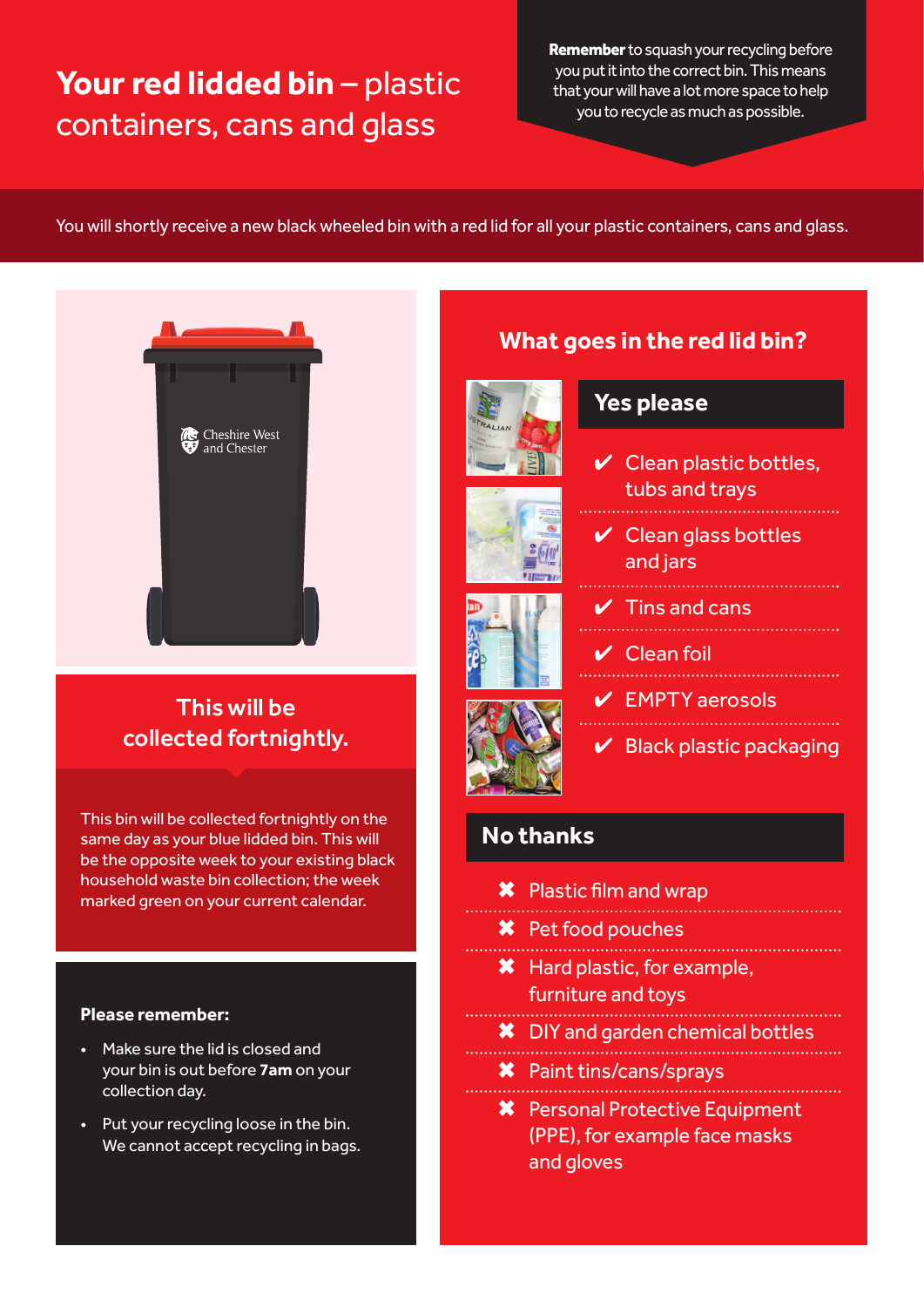# Your existing brown bin – food waste

**You should continue to use your existing brown bin for your food waste.**



### Your food waste bin will still be collected weekly

If you no longer have a food waste bin or require a replacement, please complete the online order a new bin form. Visit: **cheshirewestandchester .gov.uk/orderbin** or scan QR code on the right.



### **Please remember:**

• You can line your caddy with newspaper, a plastic bag or compostable liner.

### **Cooking oil**

Cooking oil will be collected alongside your food waste bin, please place it out for collection in a sturdy sealable bottle.

# **What goes in the food waste bin?**

**Yes please**







- $\vee$  Meat and fish raw and cooked including bones
- $\vee$  Fruit and vegetables raw and cooked
- $\vee$  Uneaten food from your plates and dishes
- $\vee$  Tea bags and coffee grounds
- $\vee$  Bread, cakes and pastries
- $\vee$  Rice, pasta and beans
- $\vee$  All dairy products (for example, cheese and butter) and eggs (and their shells)

### **No thanks**

| <b><sup>★</sup></b> Packaging of any sort                             |
|-----------------------------------------------------------------------|
| <b>*</b> Plastic film and lids                                        |
| <b><math>★</math> Veqware<sup>™</sup> products and</b><br>bioplastics |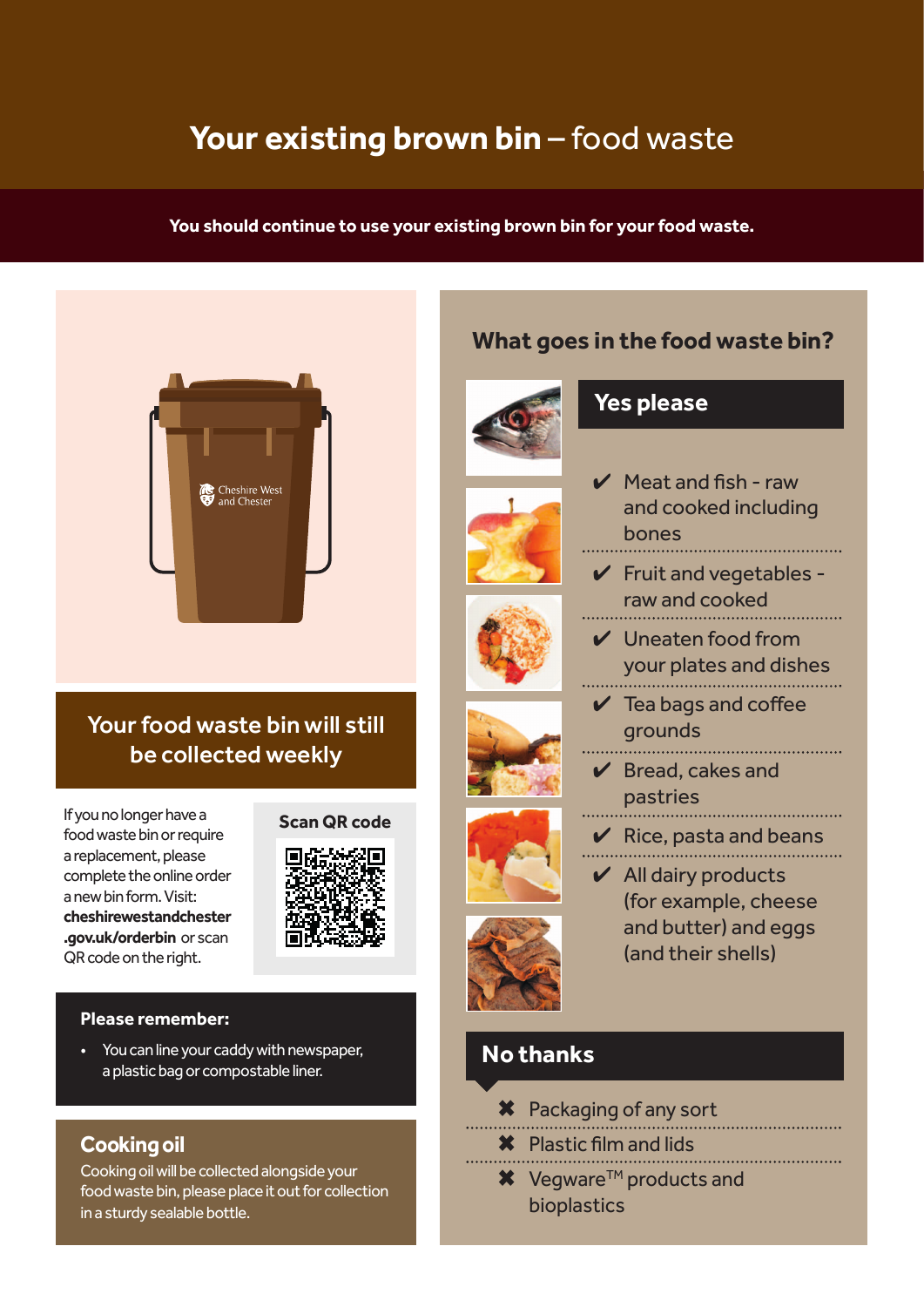# Garden waste collections

**The garden waste service will provide fortnightly collections over 40 weeks of the year** with a suspension outside of growing season of 12 weeks (December to February). Visit: **cheshirewestand chester.gov.uk/gardencollection**

# Other recyclable items

**Your new service still allows you to recycle several other items.** These will be collected fortnightly alongside your recycling bins.

Please place these items out for collection in a clearly labelled container (this will be returned after collection).

### **Top Tip** - Why not reuse your old recycling boxes?

# **What other items can be collected**



**Spectacles** 



Small printer cartridges



Household batteries

Small electrical

(smaller than

items





Mobile phones

The service will cost £40 per year per bin that is collected and there will be no limit to the number of garden bins that residents can subscribe for.

If you would like to subscribe to our new garden waste collection service, please complete our simple online application form. To subscribe visit: cheshirewestand chester.gov.uk/ gardenpayment

Payments will be taken with a valid credit or debit card. You will receive your permit in the post with full instructions and information about the service within 10 working days after subscribing.

Stick the permit to your bin and present your bin for fortnightly collection. See your calendar to find out your collection day.



### **Did you know?**

All our new collection vehicles are fitted with defibrillators and 360° CCTV recording, helping the local community feel safer (all CCTV images are taken in accordance with the Council's privacy policy).

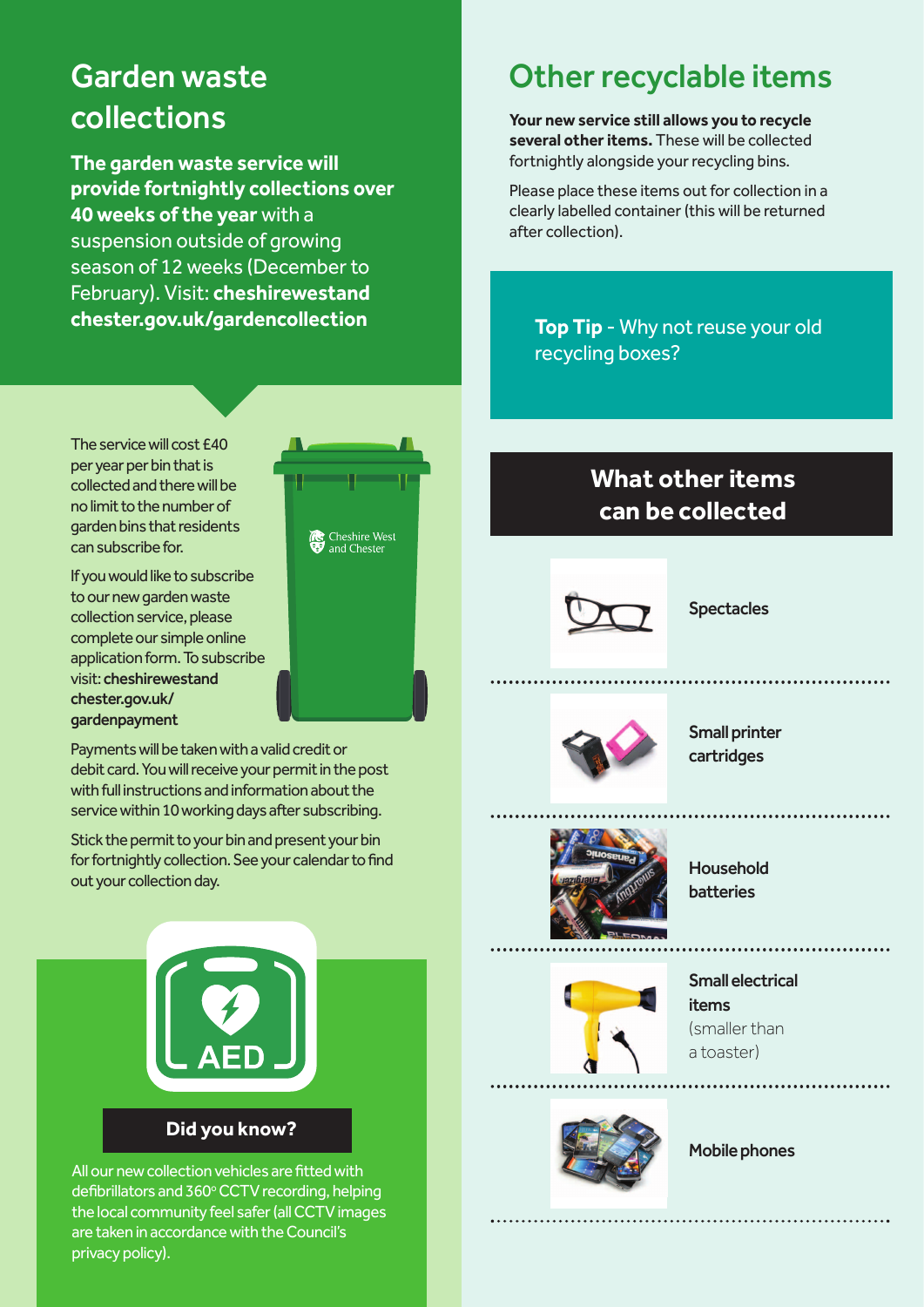# **Your existing black wheeled bin**– household waste

### **Please remember:**

- Ensure the lid is closed and your bin is out before **7am** on your collection day.
- No side waste will be collected. Waste that cannot be recycled must be fully contained within the black bin.

Please continue to use your black bin for waste that cannot be recycled.



This will be collected fortnightly. You should continue to use your existing black wheeled bin for your household waste. This will be collected fortnightly on opposite weeks to your two new recycling bins; the week marked black on your current calendar.

### **Recycling your Unwanted Clothes and Textiles to help tackle Climate Change.**

Consumption of clothing has seen rapid growth globally, and according to leading sustainability charity WRAP UK, there has been an increase of 60-100% in the last 15 years. Textile production now contributes more to climate change than international aviation and shipping combined.

A lot of this growth involves 'fast fashion' where clothing is produced relatively quickly, can be poorly made and is often not durable. Because of this it can often end up as waste following a short lifespan.

Here are some tips on what we can all do to reduce our impact and the amount of clothing that ends up as waste.

#### **Smarter Buying**

Instead of buying a large number of fast fashion items, choose a smaller number of classic "forever" pieces made from natural and hard-wearing textiles with quality guarantees.

#### **Care and repair**

There are lots of hints and tips on websites such as loveyourclothes.org.uk on how to look after and repair your clothes to keep them looking great for longer.

#### **Refashion and upcycle**

A little bit of altering, wearing different clothing combinations and accessories will give you plenty of new looks without the need to always buy new items.

#### **Make the best choice for your unwanted clothes, textiles and shoes**

Give them a new lease of life by donating them to a charity, using take back schemes, clothing banks or have a clothes swap with your friends instead of throwing them away.

Leaving clothing, textiles and shoes out on the kerbside with your other household waste and recycling minimises the chance that these can be reused or recycled, as they often become damaged and contaminated as part of the collection process.

As part of the future service, significantly damaged unrecyclable clothing, textiles and shoes will still be collected at the kerbside, but these should be left in your black household waste bin. Please consider if this really is the best option for your unwanted items or if reuse or recycling options are available.